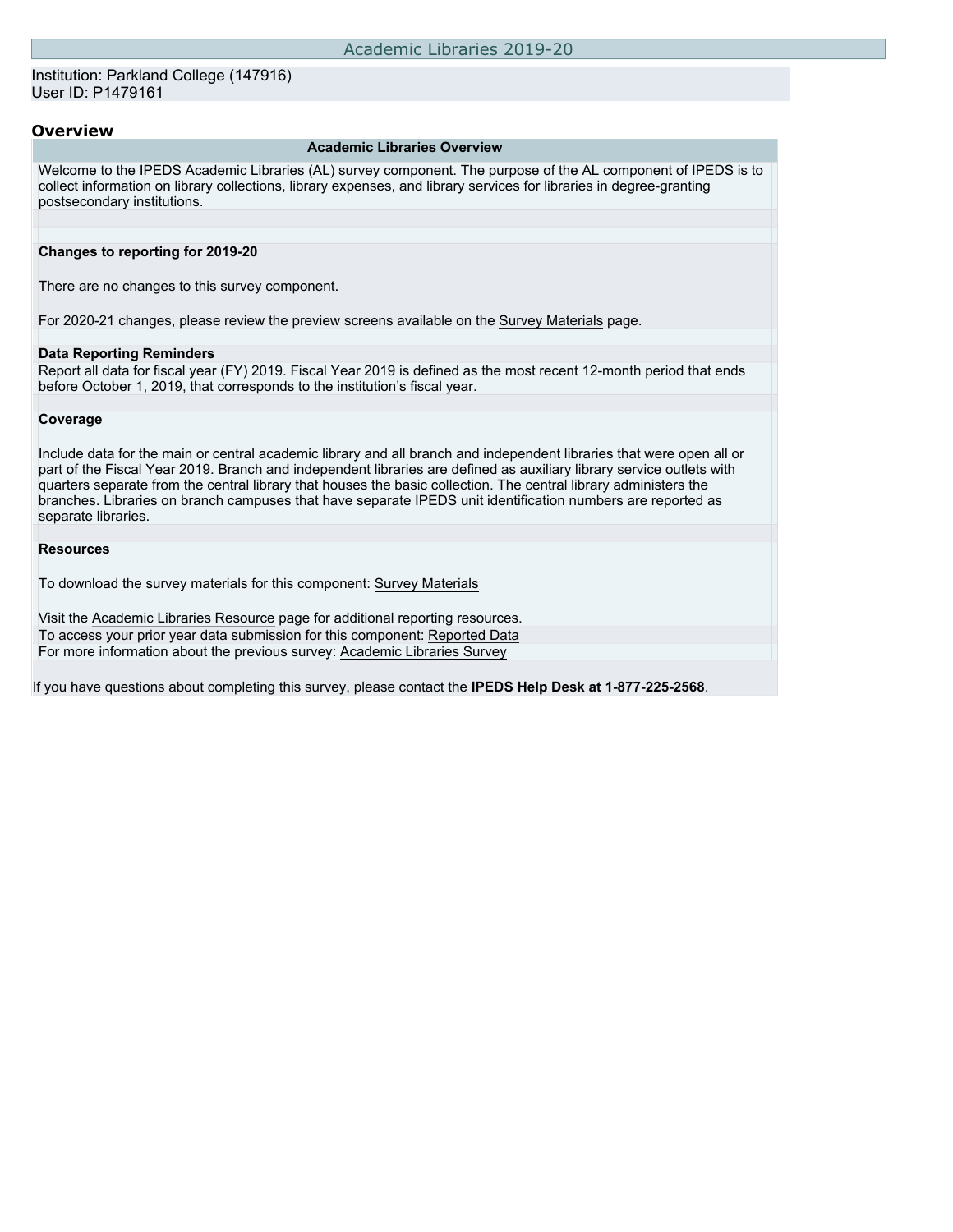| Institution: Parkland College (147916)                        |                                    |  |  |  |  |
|---------------------------------------------------------------|------------------------------------|--|--|--|--|
| User ID: P1479161                                             |                                    |  |  |  |  |
|                                                               |                                    |  |  |  |  |
| <b>Screening Questions</b>                                    |                                    |  |  |  |  |
| Were your annual total library expenses for Fiscal Year 2019: |                                    |  |  |  |  |
| Less than \$100,000                                           | Greater than or equal to \$100,000 |  |  |  |  |
|                                                               |                                    |  |  |  |  |
| Is the library collection entirely electronic?                |                                    |  |  |  |  |
| $\odot$ No                                                    | $\mathsf{D}$ Yes                   |  |  |  |  |
|                                                               |                                    |  |  |  |  |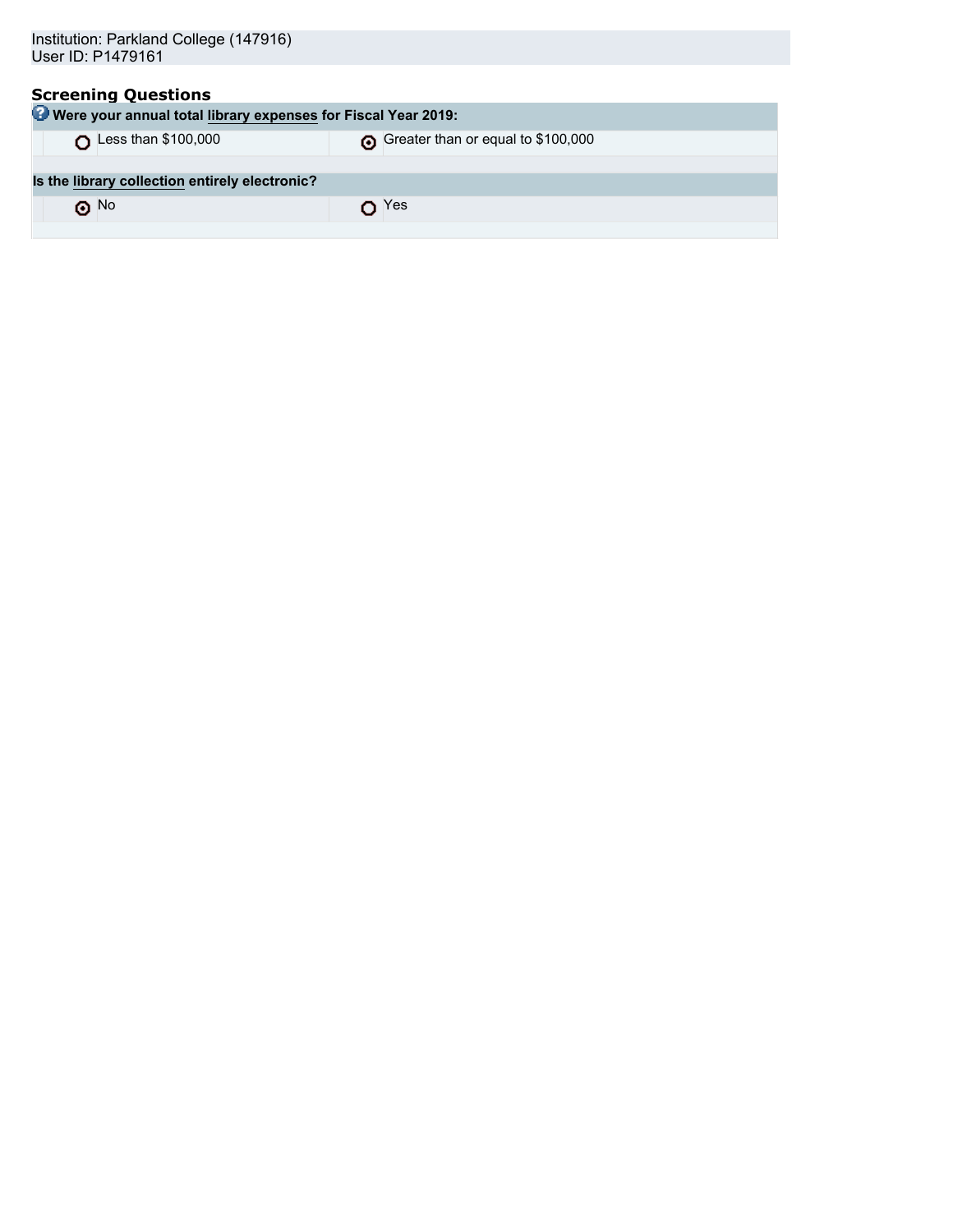| <b>Library Collections/Circulation and Interlibrary Loan Services</b>                                                                                                                            |                                                              | Section I:                           |                                                                |                             |                          |       |  |
|--------------------------------------------------------------------------------------------------------------------------------------------------------------------------------------------------|--------------------------------------------------------------|--------------------------------------|----------------------------------------------------------------|-----------------------------|--------------------------|-------|--|
|                                                                                                                                                                                                  |                                                              | For all degree-granting institutions |                                                                |                             |                          |       |  |
|                                                                                                                                                                                                  |                                                              |                                      | with library expenses >0 and/or access to a library collection |                             |                          |       |  |
| NOTE - This section of the survey collects data on selected types of material. It does not cover all materials.<br>Report the total number of each category held at the END of Fiscal Year 2019. |                                                              |                                      |                                                                |                             |                          |       |  |
| <b>Library Collections</b>                                                                                                                                                                       | <b>Total</b><br><b>Physical</b><br><b>Digital/Electronic</b> |                                      |                                                                |                             |                          |       |  |
|                                                                                                                                                                                                  |                                                              | Prior Year<br>Amount                 |                                                                | <b>Prior Year</b><br>Amount |                          |       |  |
| <b>Books</b>                                                                                                                                                                                     | 77.519                                                       | 80.618                               | 213,336                                                        | 199,230                     |                          |       |  |
| Databases                                                                                                                                                                                        |                                                              |                                      | 43                                                             | 48                          |                          |       |  |
| Media                                                                                                                                                                                            | 9,602                                                        | 9,697                                | 43,257                                                         | 36,081                      |                          |       |  |
| <b>Serials</b>                                                                                                                                                                                   | 186                                                          | 191                                  | $\bigcirc$ 87,686                                              | 49,014                      |                          |       |  |
| <b>Total</b>                                                                                                                                                                                     | 87,307                                                       | 90,506                               | 344,322                                                        | 284.373                     | 431,629                  |       |  |
| <b>ULibrary Circulation</b>                                                                                                                                                                      | 18,191                                                       | 20,754                               | 41,163                                                         | 42,040                      | 59.354                   |       |  |
| Does your institution have Interlibrary Loan Services?                                                                                                                                           |                                                              |                                      |                                                                |                             |                          |       |  |
| O <sub>No</sub>                                                                                                                                                                                  |                                                              |                                      |                                                                |                             |                          |       |  |
| $\odot$ Yes                                                                                                                                                                                      |                                                              |                                      |                                                                |                             |                          |       |  |
| <b>Interlibrary Loan Services</b>                                                                                                                                                                |                                                              |                                      | <b>Number</b>                                                  |                             | <b>Prior Year Amount</b> |       |  |
| Total interlibrary loans and documents provided to<br>other libraries                                                                                                                            |                                                              |                                      |                                                                | 2.970                       |                          | 3,551 |  |
| Total interlibrary loans and documents received<br>1,479                                                                                                                                         |                                                              |                                      |                                                                |                             | 1.320                    |       |  |
| You may use the space below to provide context for the data you've reported above. This context box will not                                                                                     |                                                              |                                      |                                                                |                             |                          |       |  |
| be posted on the College Navigator Website.                                                                                                                                                      |                                                              |                                      |                                                                |                             |                          |       |  |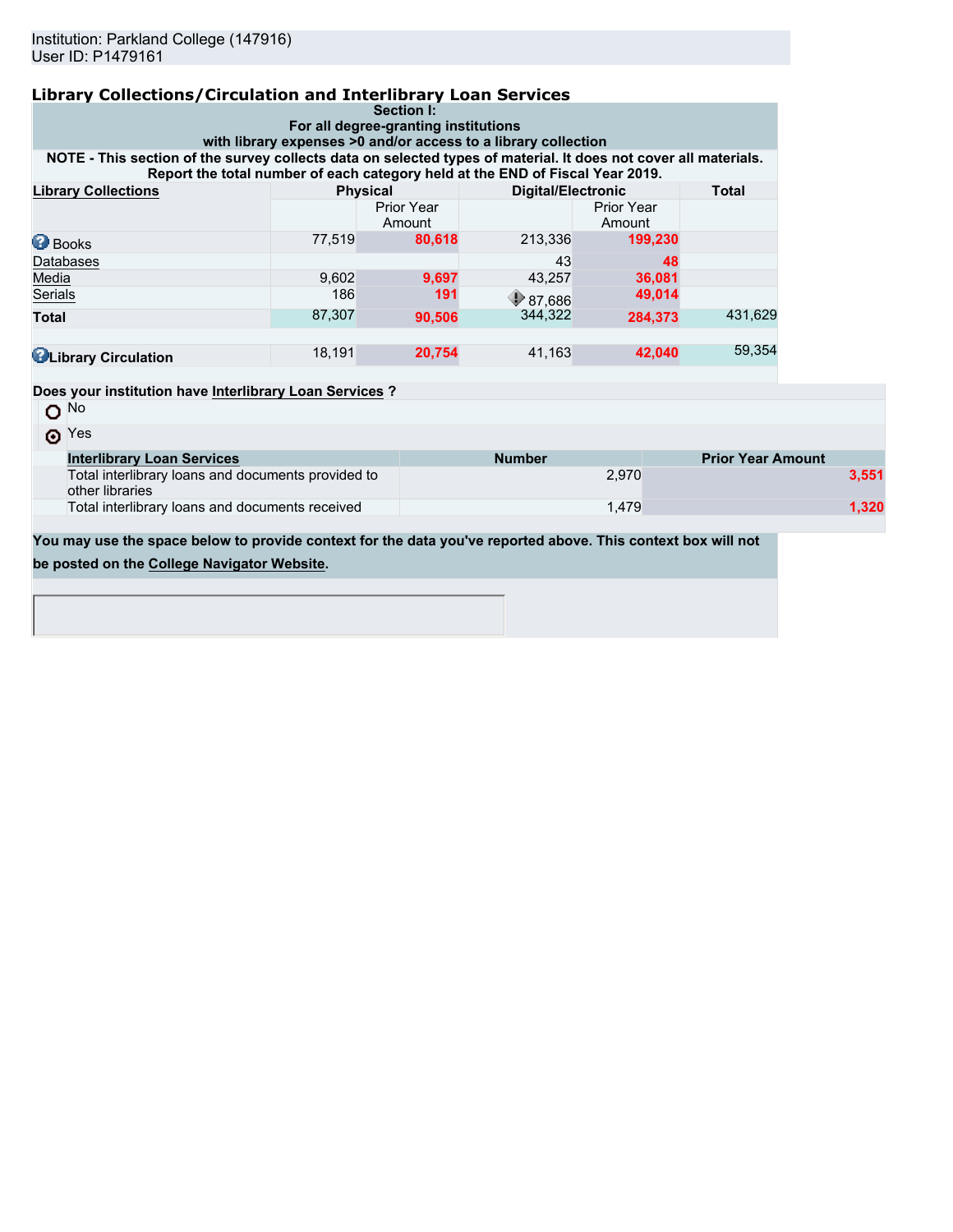Institution: Parkland College (147916) User ID: P1479161

| <b>Expenses</b>                                                                                                                                                 |               |                          |
|-----------------------------------------------------------------------------------------------------------------------------------------------------------------|---------------|--------------------------|
| <b>Section II:</b><br>For degree-granting institutions with<br>library expenses $>= $100,000$                                                                   |               |                          |
| Library expenses should be reported for the most recent 12-month period that corresponds to your institution's<br>fiscal year that ends before October 1, 2019. |               |                          |
|                                                                                                                                                                 |               | <b>Prior Year Amount</b> |
| Undicate the number of branch and independent<br><b>libraries</b><br>(exclude the main or central library).                                                     | 0             | $\bf{0}$                 |
|                                                                                                                                                                 |               |                          |
| <b>BExpenses</b>                                                                                                                                                | <b>Amount</b> |                          |
| Total salaries and wages for the library staff                                                                                                                  | 745,966       | 728,333                  |
|                                                                                                                                                                 |               |                          |
| Are staff fringe benefits paid out of the library budget?                                                                                                       |               |                          |
| $O$ No                                                                                                                                                          |               |                          |
| <b>Total Fringe benefits</b><br>$\odot$ Yes                                                                                                                     | \$127,703     | 103,928                  |
| <b>Materials/services expenses</b>                                                                                                                              |               |                          |
| One-time purchases of books, serial back-files, and other                                                                                                       | 78,162        |                          |
| materials                                                                                                                                                       |               |                          |
| Ongoing commitments to subscriptions                                                                                                                            | 127,212       |                          |
| All other materials/services costs                                                                                                                              | 19.127        |                          |
| <b>Total materials/services expenses</b>                                                                                                                        | 224,501       | 223,176                  |
| <b>Operations and maintenance expenses</b>                                                                                                                      |               |                          |
| <b>Preservation services</b>                                                                                                                                    | $\mathbf 0$   |                          |
| All other operations and maintenance expenses                                                                                                                   | 100.864       |                          |
| Total operations and maintenance expenses                                                                                                                       | 100,864       | 75,290                   |
|                                                                                                                                                                 |               |                          |
| <b>Total Expenses</b>                                                                                                                                           | 1,199,034     | 1,130,727                |
| <b>Total Expenses (minus Fringe Benefits)</b>                                                                                                                   | 1,071,331     | 1,026,799                |
|                                                                                                                                                                 |               |                          |

**You may use the space below to provide context for the data you've reported above. This context box will not be posted on the [College Navigator Website.](http://nces.ed.gov/collegenavigator/)**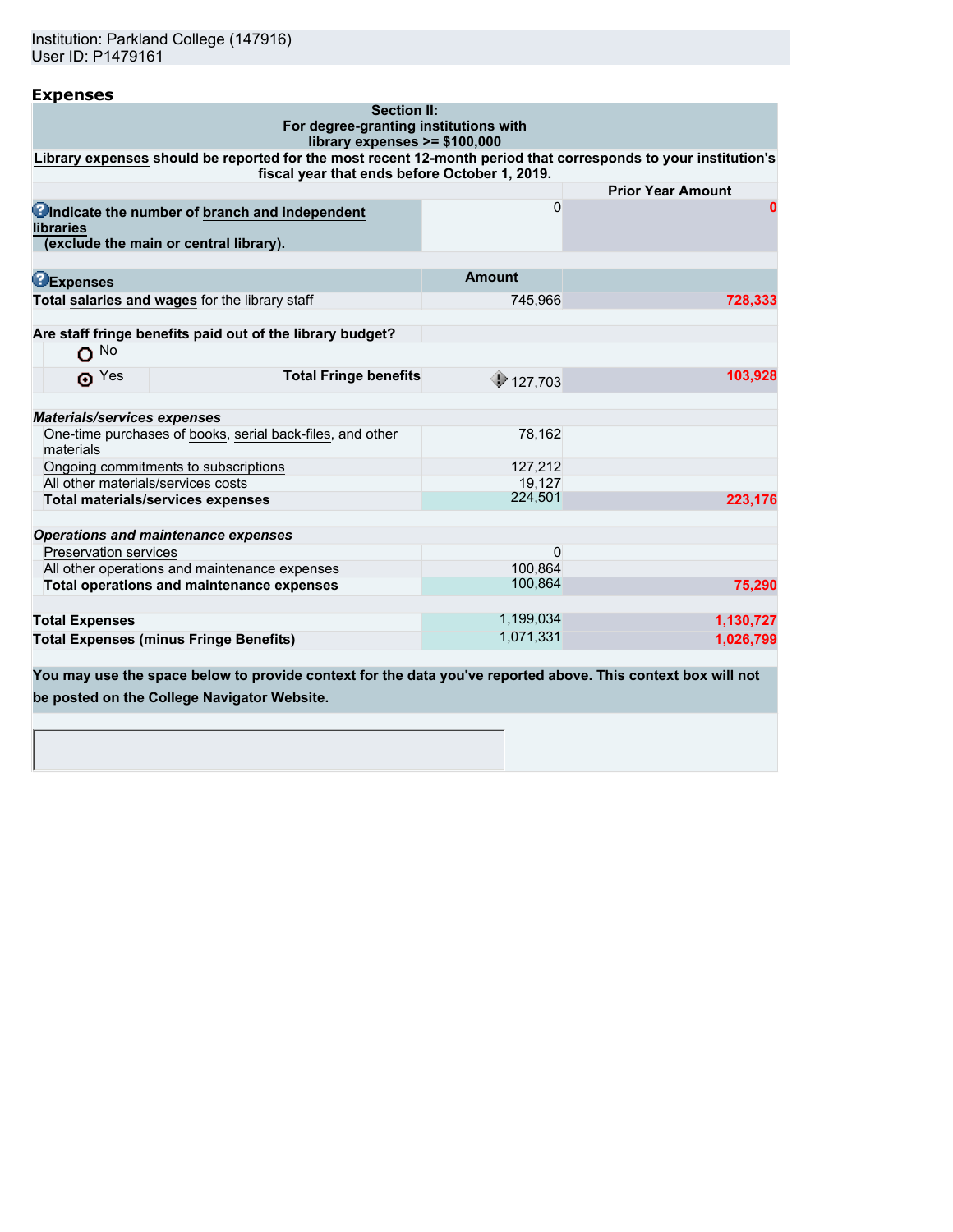### **Prepared by**

The name of the preparer is being collected so that we can follow up with the appropriate person in the event that there are questions concerning the data. The Keyholder will be copied on all email correspondence to other preparers. The time it took to prepare this component is being collected so that we can continue to improve our estimate of the reporting burden associated with IPEDS. Please include in your estimate the time it took for you to review instructions, query and search data sources, complete and review the component, and submit the data through the Data Collection System.

| Thank you for your assistance.                                                                                                             |                                         |  |                                                            |                      |                                            |  |
|--------------------------------------------------------------------------------------------------------------------------------------------|-----------------------------------------|--|------------------------------------------------------------|----------------------|--------------------------------------------|--|
|                                                                                                                                            |                                         |  |                                                            |                      |                                            |  |
| This survey component was prepared by:                                                                                                     |                                         |  |                                                            |                      |                                            |  |
|                                                                                                                                            | Keyholder                               |  | <b>SFA Contact</b>                                         |                      | <b>HR Contact</b>                          |  |
|                                                                                                                                            | <b>Finance Contact</b>                  |  | Academic Library Contact                                   | O.                   | Other                                      |  |
|                                                                                                                                            | Name: Deb Probasco                      |  |                                                            |                      |                                            |  |
|                                                                                                                                            | Email: dprobasco@parkland.edu           |  |                                                            |                      |                                            |  |
|                                                                                                                                            |                                         |  |                                                            |                      |                                            |  |
| How many staff from your institution only were involved in the data collection and reporting process of this<br>survey component?          |                                         |  |                                                            |                      |                                            |  |
| 6.00 Number of Staff (including yourself)                                                                                                  |                                         |  |                                                            |                      |                                            |  |
|                                                                                                                                            |                                         |  |                                                            |                      |                                            |  |
| How many hours did you and others from your institution only spend on each of the steps below when<br>responding to this survey component? |                                         |  |                                                            |                      |                                            |  |
|                                                                                                                                            |                                         |  |                                                            |                      |                                            |  |
| Exclude the hours spent collecting data for state and other reporting purposes.                                                            |                                         |  |                                                            |                      |                                            |  |
| <b>Staff member</b>                                                                                                                        | <b>Collecting Data</b><br><b>Needed</b> |  | <b>Revising Data to Match</b><br><b>IPEDS Requirements</b> | <b>Entering Data</b> | <b>Revising and</b><br><b>Locking Data</b> |  |
| Your office                                                                                                                                | 6.00 hours                              |  | hours                                                      | hours                | hours                                      |  |
| <b>Other offices</b>                                                                                                                       | hours                                   |  | hours                                                      | hours                | hours                                      |  |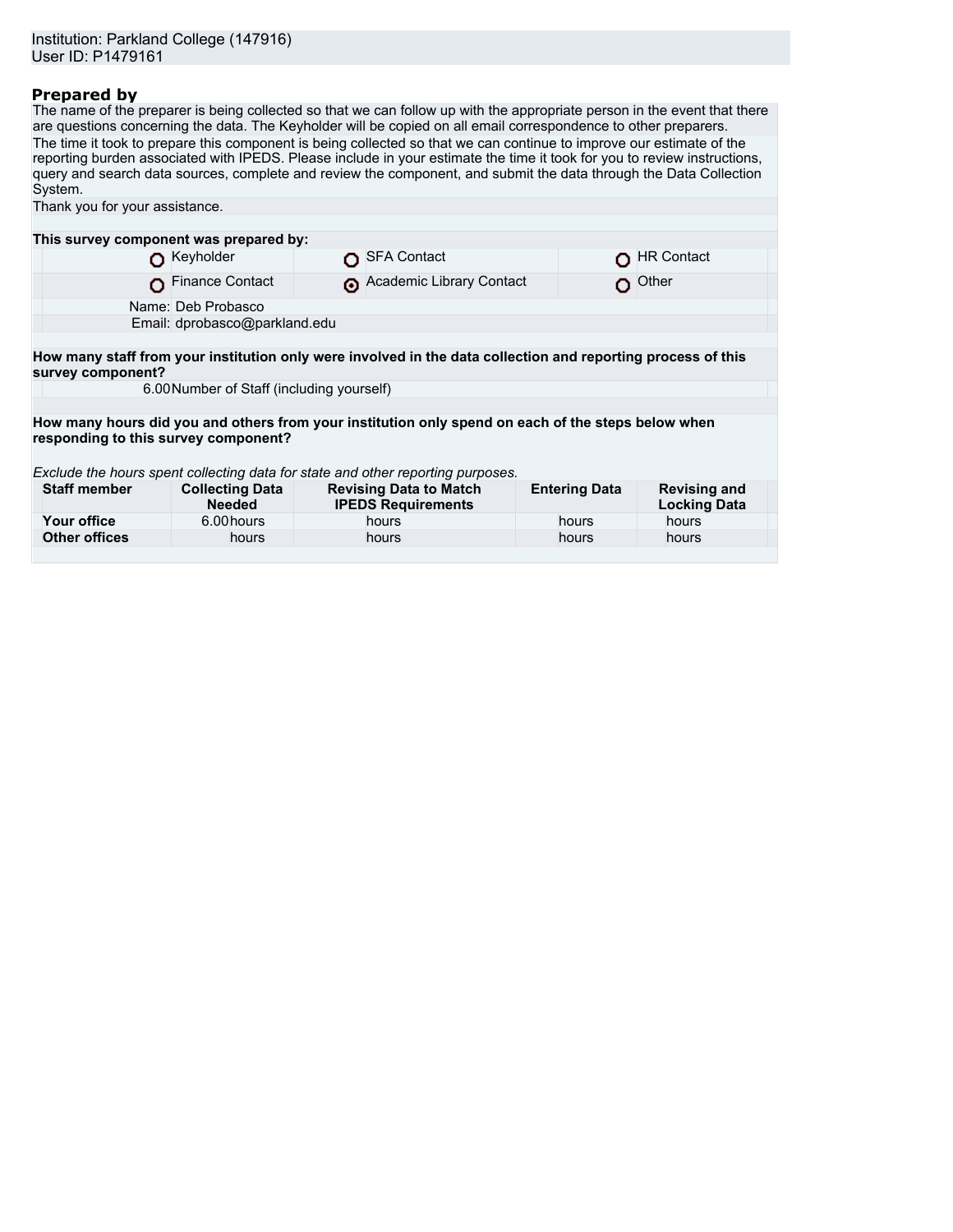### **Summary**

### **Academic Libraries Component Summary**

IPEDS collects important information regarding your institution. All data reported in IPEDS survey components become available in the IPEDS Data Center and appear as aggregated data in various Department of Education reports. Additionally, some of the reported data appears in your institution's Data Feedback Report (DFR). The purpose of this summary is to provide you an opportunity to view some of the data that, when accepted through the IPEDS quality control process, will appear on your DFR. Data Feedback Reports will be available through the [Data](https://nces.ed.gov/ipeds/use-the-data) [Center](https://nces.ed.gov/ipeds/use-the-data) and sent to your institution's CEO in November 2019.

Please review your data for accuracy. If you have questions about the data displayed below after reviewing the data reported on the survey screens, please contact the IPEDS Help Desk at: 1-877-225-2568 or ipedshelp@rti.org.

| Library<br><b>Collections/Circulation</b> | <b>Physical Collection</b> | Digital/Electronic<br><b>Collection</b> |
|-------------------------------------------|----------------------------|-----------------------------------------|
| <b>Books</b>                              | 77,519                     | 213,336                                 |
| Databases                                 |                            | 43                                      |
| Media                                     | 9,602                      | 43,257                                  |
| <b>Serials</b>                            | 186                        | 87,686                                  |
| <b>Total Collection</b>                   | 87,307                     | 344,322                                 |
|                                           |                            |                                         |
| <b>Total Circulation</b>                  | 18,191                     | 41,163                                  |

| <b>Expenses</b>                        | <b>Amount</b> |
|----------------------------------------|---------------|
| Salaries and wages                     | \$745,966     |
| Fringe benefits                        | \$127,703     |
| Materials/services expenses            | \$224,501     |
| Operations and<br>maintenance expenses | \$100,864     |
| Total expenses                         | \$1,199,034   |